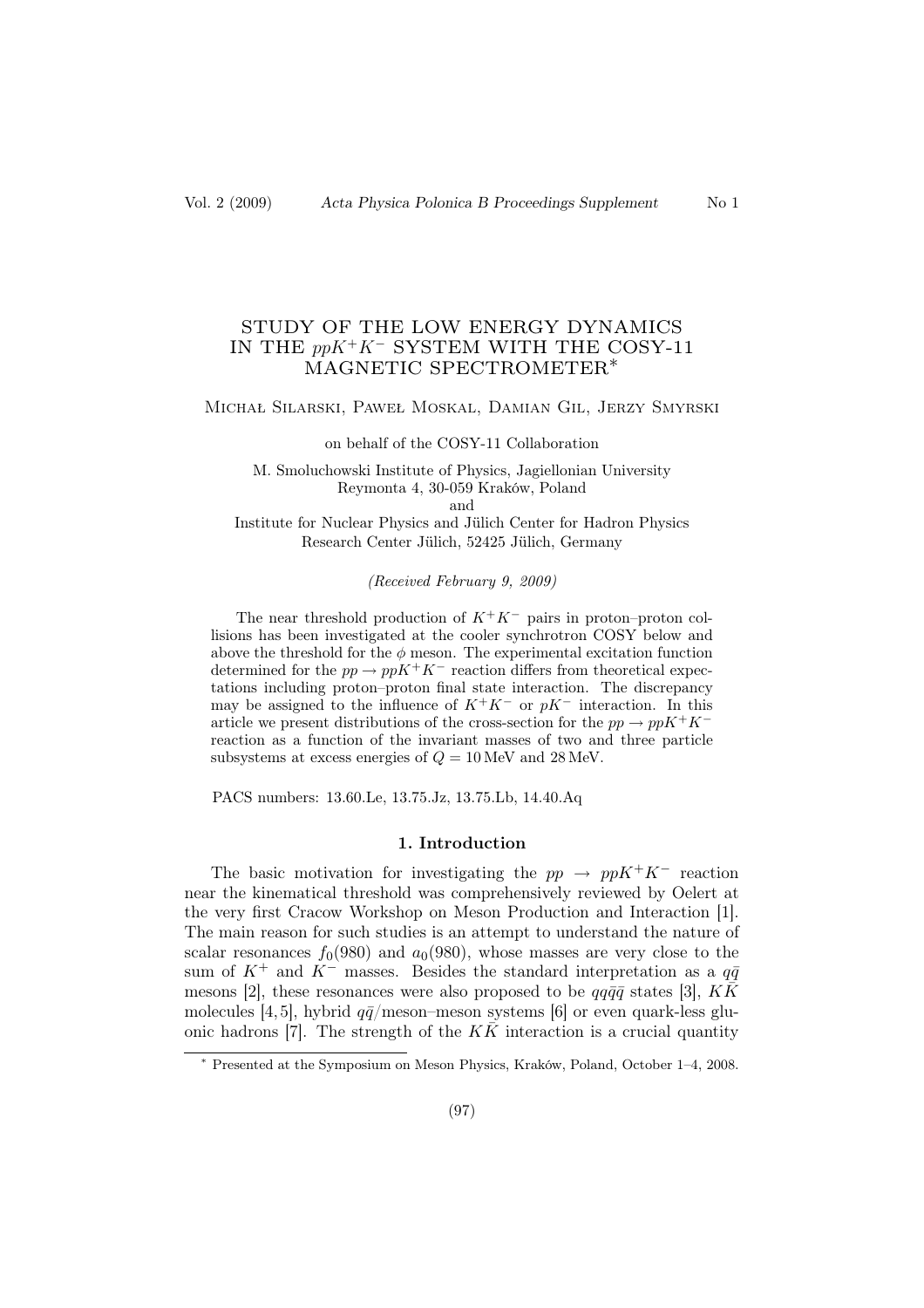98 M. Silarski et al.

regarding the formation of a  $KK$  molecule, whereas the  $KN$  interaction is of importance in view of the vigorous discussion concerning the structure of the excited hyperon  $\Lambda(1405)$  which is considered as a three quark system or as a KN molecular state [8]. Additionally, these interactions appear to be very important also with respect to other physical phenomena, like for example a modification of the neutron star properties due to possible kaon condensation [9] or properties of strange particles immersed in the dense nuclear medium studied by means of the heavy ion collisions [10–13]. In our approach [14–16] we endouver to learn about the  $K^+K^-$  and  $Kp$  interactions from the excitation function and from invariant mass distributions of cross-sections for the  $pp \to ppK^+K^-$  reaction.

## 2. Excitation function for the near threshold  $K^+K^-$  production

The measurements of the  $pp \to ppK^+K^-$  reaction were conducted at low excess energies by collaborations ANKE [17], COSY-11 [18–20] and DISTO [21]. The achieved results are presented in Fig. 1 together with curves representing three different theoretical expectations [17] normalized to the DISTO data point at  $Q = 114$  MeV.

The dashed curve represents the energy dependence from four-body phase space, when we assume that there is no interaction between particles in the final state. These calculations differ from the experimental data by two orders of magnitude at  $Q = 10$  MeV and by a factor of about five at  $Q = 28$  MeV. Hence, it is obvious, that the final state interaction effects in the  $ppK^+K^-$  system cannot be neglected [22].

Inclusion of the  $pp$ -FSI (dashed-dotted line in Fig. 1), by folding its parameterization known from the three body final state [23] with the four body phase space, is closer to the experimental results, but does not fully account for the difference [19]. The enhancement may be due to the influence of  $K^+K^-$  or pK interaction which was neglected in the calculations. Indeed, as shown by authors of reference [17,24] the inclusion of the  $pK^-$ –FSI (solid line) reproduces the experimental data for the excess energies down to the point at  $Q = 28$  MeV. These calculations were accomplished under the assumption that the overall enhancement factor, originating from final state interaction in  $ppK^+K^-$  system, can be factorised into enhancements in the pp and two  $pK^-$  subsystems [17]:

$$
F_{\text{FSI}} = F_{pp}(q) F_{p_1 K^-}(k_1) F_{p_2 K^-}(k_2), \qquad (2.1)
$$

where  $k_1$ ,  $k_2$  and q stands for relative momenta of particles in the first  $pK^$ subsystem, second  $pK^-$  subsystem and pp subsystem, respectively. Factors describing the enhancement originating from  $pK^-$ –FSI are parametrised using the scattering length approximation: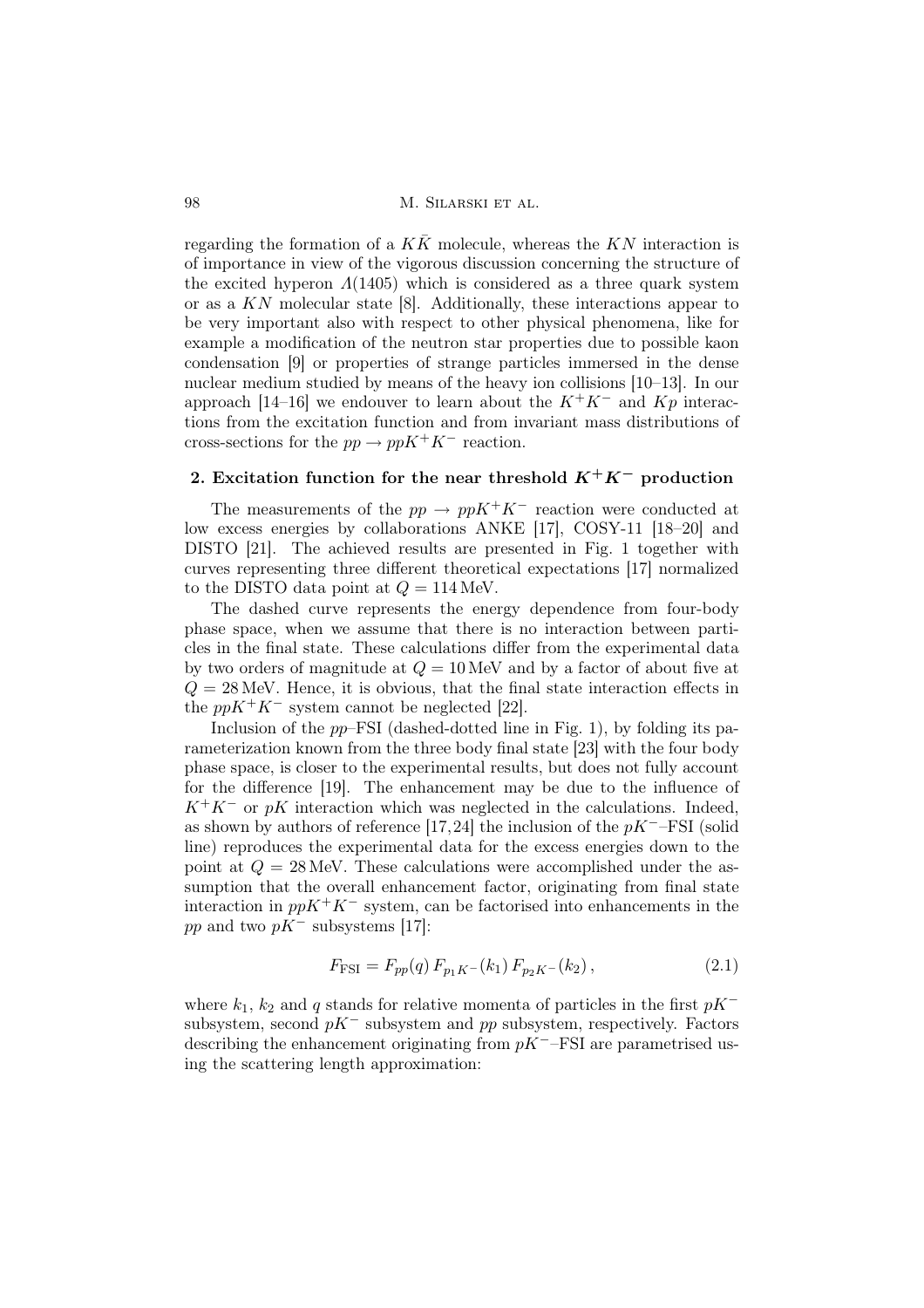Study of the Low Energy Dynamics in the  $ppK^+K^-$  System with ... 99

$$
F_{p_i K^-} = \frac{1}{1 - i k_i a_{pK^-}}, \qquad i = 1, 2, \tag{2.2}
$$

where  $a_{nK-}$  is a complex parameter describing the interaction, called effective scattering length. It is important to note that the inclusion of the pp and  $pK^-$  final state interaction is not sufficient to describe data very close to threshold (see Fig. 1). This enhancement may be due to the influence of the  $K^+K^-$  interaction, which was neglected in the calculations<sup>1</sup>.



Fig. 1. Total cross-section as a function of the excess energy Q for the reaction  $pp \rightarrow$  $ppK^+K^-$ . Triangle and circles represent the DISTO and ANKE measurements, respectively. The four points nearest threshold are the results from COSY-11 measurements. The curves are described in the text.

# 3. The differential observables for COSY-11 data measured at  $Q = 10 \,\text{MeV}$  and  $Q = 28 \,\text{MeV}$

The authors of publication [17] pointed out that the observed enhancement of the total cross-section near threshold may be, at least partially, due to the neglect of the  $pK^-$ –FSI in the calculations of the COSY-11 acceptance. As a consequence the obtained total cross-sections might decrease, if the interaction would have been taken into account during the analysis of the experimental data. This suggestion encouraged us to check quantitatively the influence of the interaction in  $pK^-$  subsystem on the acceptance of the detection setup. To this end we derived the distributions of the differential cross-section for data at both excess energies assuming that the acceptance

<sup>&</sup>lt;sup>1</sup> It is worth mentioning, that in the calculations also the  $pK^+$  interaction was neglected. It is repulsive and weak and hence it can be interpreted as an additional attraction in the  $pK^-$  system [17].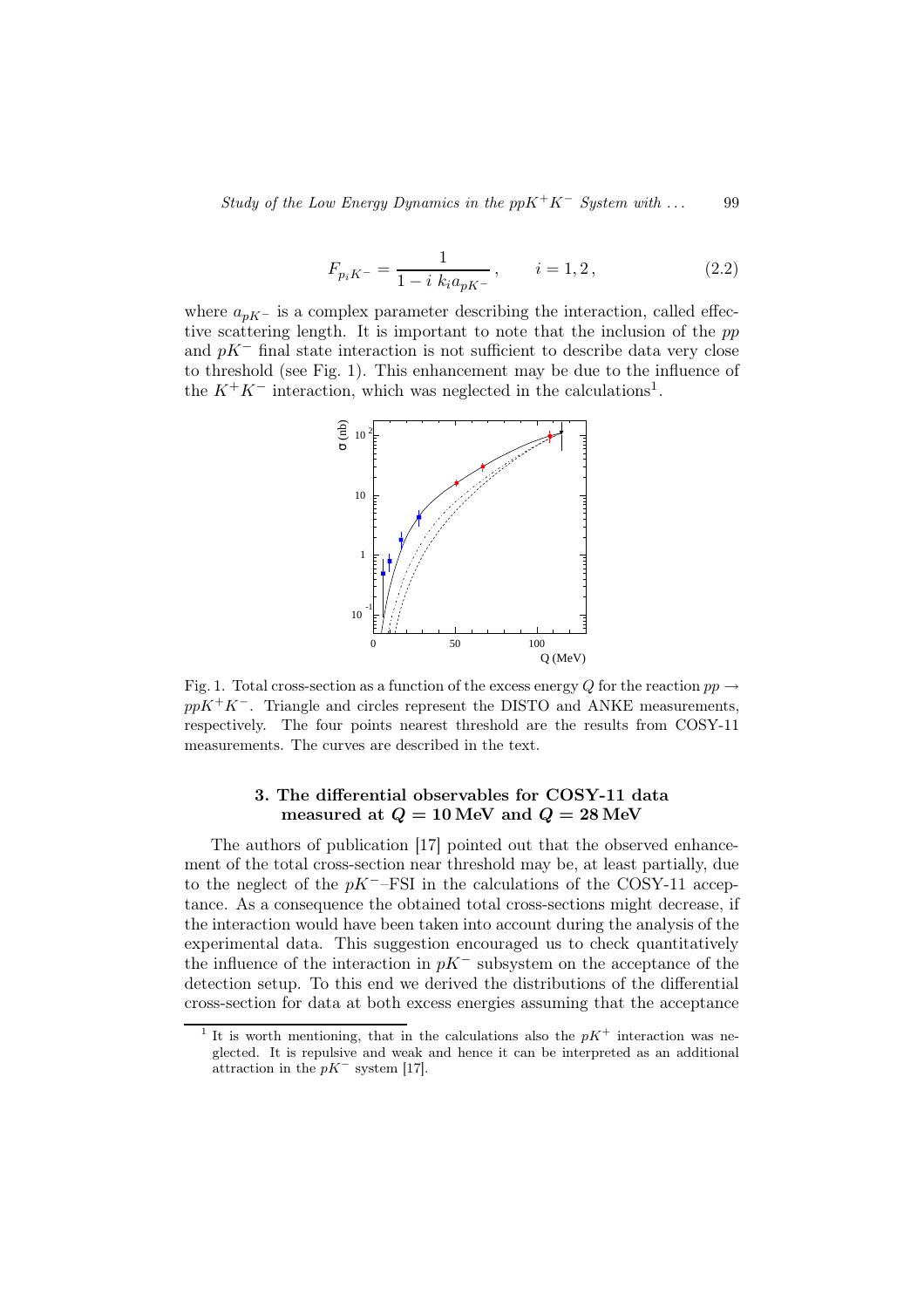depends only on the pp–FSI. Then we calculated the acceptance with inclusion of the  $pK^-$ –FSI and derived analogous distributions. The results are presented in Fig. 2 for data at  $Q = 10$  MeV and in Fig. 3 for  $Q = 28$  MeV. As one can see, distributions obtained under both assumptions are almost identical, which shows that the acceptance of the COSY-11 detection setup is only very weakly sensitive to the interaction between  $K^-$  and protons.



Fig. 2. The differential cross-sections for the  $pp \to ppK^+K^-$  reaction at  $Q=10$  MeV. Circles denote spectra where acceptance was determined taking into account only the pp–FSI, and triangles denote results where additionally  $pK^-$ –FSI was taken into account in the acceptance calculations. They are hardly distinguishable.

The spectra shown in Figs. 2 and 3 constitute an additional information to the total cross-sections published previously [19], where the values of the cross-sections were determined using the total number of events identified as the  $pp \to ppK^+K^-$  reaction and the total acceptance of the COSY-11. The acceptance was calculated assuming the pp–FSI described by the on shell proton–proton scattering amplitude. Now after the determination of the absolute values for the differential distributions one can calculate the total cross-sections in a less model dependent manner regardless of the assumption of the pp–FSI. The cross-sections, calculated for both excess energies as a integral of the  $M_{pp}$  distribution derived with inclusion of the  $pK^-$ –FSI in the acceptance calculations:

$$
\sigma_{\rm tot} = \int \frac{d\sigma}{dM_{pp}} \, dM_{pp} \,,
$$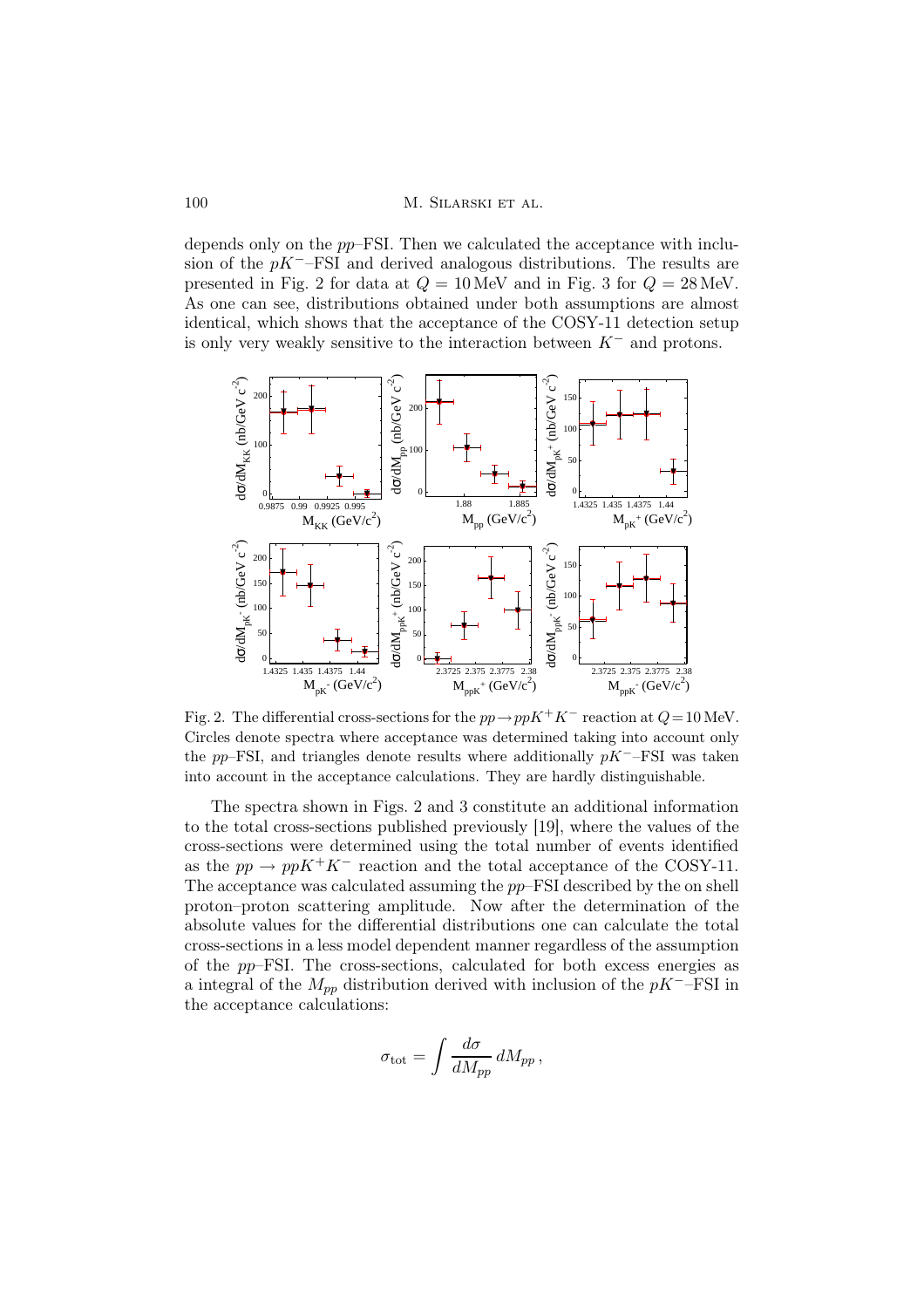

Fig. 3. The differential cross-sections for the  $pp \to ppK^+K^-$  reaction at  $Q=28$  MeV. Circles denote spectra where acceptance was determined taking into account only the pp–FSI, and triangles denote results where additionally  $pK^-$ –FSI was taken into account in the acceptance calculations. They are hardly distinguishable.

amount to  $\sigma_{\text{tot}} = (0.95 \pm 0.17)$  nb for measurement at  $Q = 10 \,\text{MeV}$  and  $\sigma_{\text{tot}} = (6.5 \pm 1.1)$  nb for  $Q = 28 \text{ MeV}$ . These results are larger than the previously obtained total cross-sections by about 20  $\%$  for  $Q = 10 \,\text{MeV}$ and  $50\%$  for  $Q = 28$  MeV, which strengthen the confidence to the observed enhancement at threshold. However, the total cross-sections obtained in these two different analyses are statistically consistent. The determination of the absolute values for the differential cross-sections permitted us to establish the absolute values for the following ratios at the close to threshold region:

$$
R_{pK} = \frac{d\sigma/dM_{pK^-}}{d\sigma/dM_{pK^+}},
$$
  

$$
R_{ppK} = \frac{d\sigma/dM_{ppK^-}}{d\sigma/dM_{ppK^+}}.
$$

If  $pK^+$  and  $pK^-$  interactions were the same, the distribution of  $R_{pK}$  as well as  $R_{ppK}$  should be flat and equal to unity. But as one can see in Fig. 4 and as presented already in the previous publication by the COSY-11 [19] and ANKE [17]  $R_{pK}$  for both excess energies is far from constant and increases towards the lower  $M_{pK}$  invariant masses. This effect might be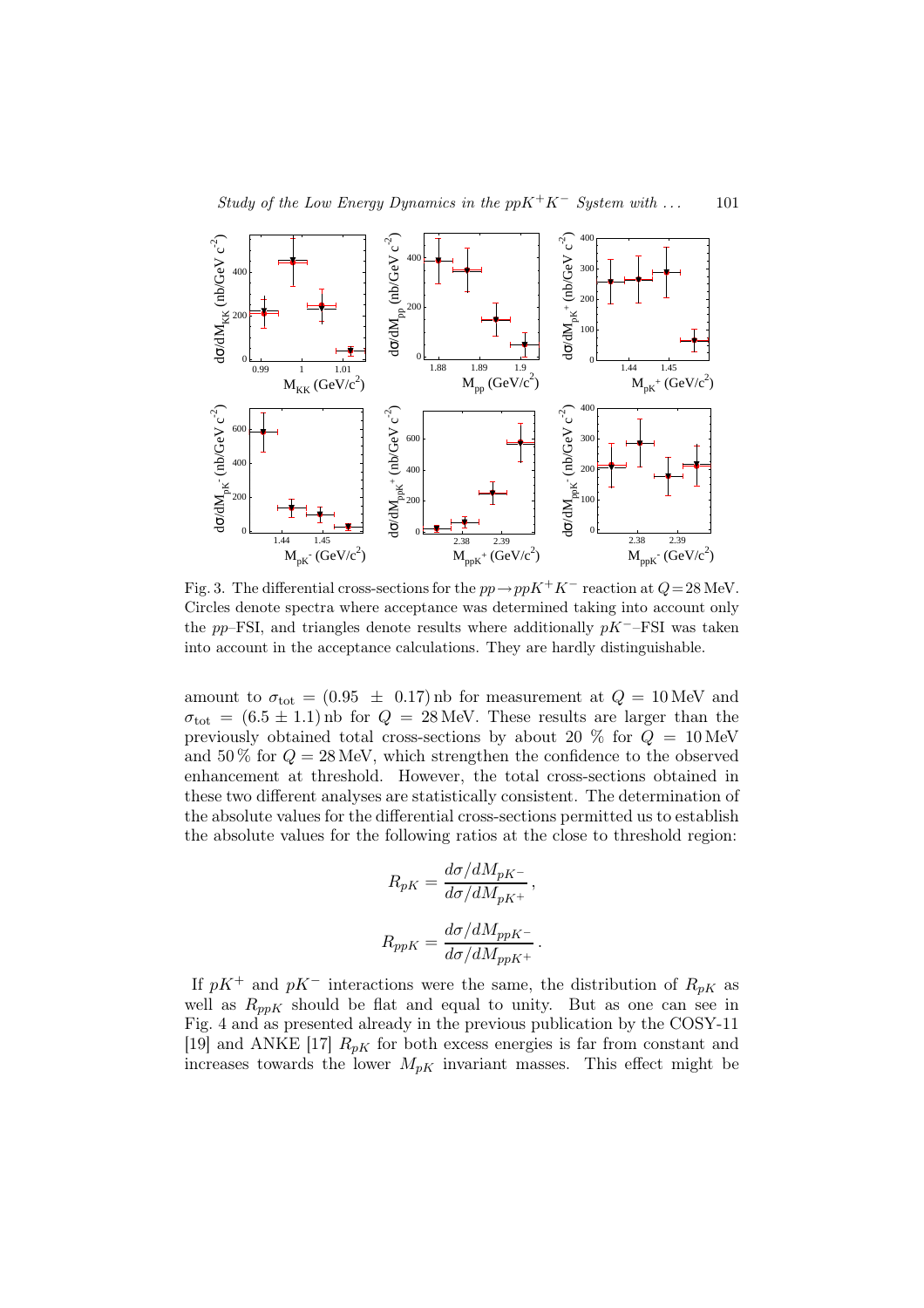

Fig. 4. The distributions of ratios  $R_{pK}$  and  $R_{ppK}$  for data at  $Q = 10$  MeV (upper panel) and  $Q = 28$  MeV (lower panel). Solid curves represent theoretical expectations calculated taking into account  $pp$  and  $pK^-$  final state interaction.

connected with the influence of the  $pK^-$  final state interaction. Similarly the distributions of  $R_{ppK}$  differs from expectations assuming only interaction in pp system. This is a confirmation of effects found also by the ANKE Collaboration at higher excess energies [17].

As one can see in Fig. 4 simulations taking into account the  $pK^-$  final state interaction with the scattering length determined by the ANKE group for the data at significantly higher excess energies reproduce very well the distributions of  $R_{pK}$  and  $R_{ppK}$  near the threshold. The results presented by the curves in Fig. 4 were determined assuming that the  $pK^-$  scattering length amounts to:  $a_{pK^-} = (0 + 1.5i)$  fm  $[17]^2$ .

$$
F_{pp} = \frac{e^{-i\delta_{pp}(^1\mathrm{S}_0)}\sin\delta_{pp}(^1\mathrm{S}_0)}{C\,q},
$$

<sup>&</sup>lt;sup>2</sup> In this calculations we used the following parametrization of the proton–proton scattering amplitude:

where  $C$  stands for the square root of the Coulomb penetration factor [23]. The parameter  $\delta_{pp}({}^{1}S_{0})$  denotes the phase-shift calculated according to the modified Cini–Fubini–Stanghellini formula with the Wong–Noyes Coulomb correction [26–28]. A more detailed description of this parametrization can be found in references [23, 25–28].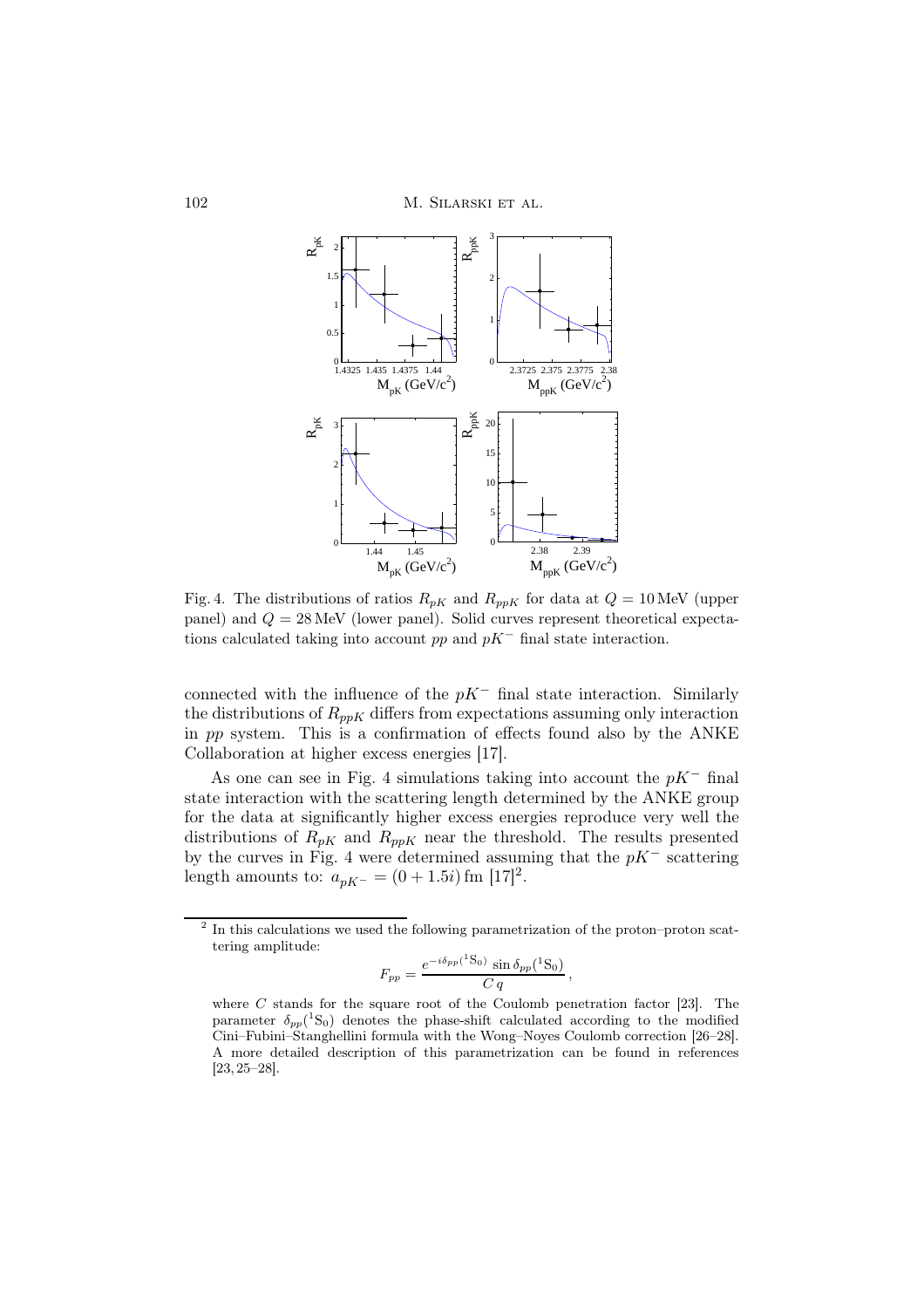#### 4. Conclusions

We concluded, that a reanalysis of the COSY-11 data with the inclusion of the  $pK^-$  interaction did not change significantly the shape of the previously determined differential distributions of the cross-section. Moreover, the determination of the total cross-sections from the differential  $M_{nn}$ distributions even increased the observed enhancement at threshold. Regarding the comparison of the interactions in the  $pK^-$ ,  $pK^+$ ,  $ppK^-$  and  $ppK^+$  subsystems, the absolute ratios determined from COSY-11 data measured at  $Q = 10$ MeV and  $Q = 28$ MeV are consistent with the predictions based on parametrisation introduced in reference [17] and on the values of the scattering length  $a_{K-p}$  extracted from the ANKE data at higher excess energies [17].

The work was supported by the European Community Research Infrastructure Activity under the FP6 program (Hadron Physics, RII3-CT-2004- 506078), by the German Research Foundation (DFG), the Polish Ministry of Science and Higher Education through grants Nos 3240/H03/2006/31 and 1202/DFG/2007/03, and the FFE grants from the Research Center Jülich.

### REFERENCES

- [1] W. Oelert, Proceedings of the Workshop on Meson Production, Interaction and Decay, Cracow, World Scientific, Singapore 1991, p. 199.
- [2] D. Morgan, M.R. Pennington, Phys. Rev. D48, 1185 (1993).
- [3] R.L. Jaffe, *Phys. Rev.* **D15**, 267 (1977).
- [4] D. Lohse *et al., Nucl. Phys.* **A516**, 513 (1990).
- [5] J.D. Weinstein, N. Isgur, *Phys. Rev.* **D41**, 2236 (1990).
- [6] E. Van Beveren, et al., Z. Phys. C30, 615 (1986).
- [7] R.L. Jaffe, K. Johnson, *Phys. Lett.* **B60**, 201 (1976).
- [8] N. Kaiser, P.B. Siegel, W. Weise, Nucl. Phys. A594, 325 (1995).
- [9] G.Q. Li, C.-H. Lee, G.E. Brown, Nucl. Phys. A625, 372 (1997).
- [10] P. Senger et al., Phys. Rev. C75, 024906 (2007).
- [11] F. Laue et al., *Phys. Rev. Lett.* **82**, 1640 (1999).
- [12] R. Barth et al., *Phys. Rev. Lett.* **78**, 4007 (1997).
- [13] M. Menzel et al., Phys. Lett. **B495**, 26 (2000).
- [14] P. Moskal et al., Nucl. Phys. Proc. Suppl. **181**, 194 (2008).
- [15] D. Gil, J. Smyrski, AIP Conf. Proc. 950, 73 (2007).
- [16] P. Moskal et al., J. Phys. G 28, 1777 (2002).
- [17] Y. Maeda et al., Phys. Rev. **C77**, 01524 (2008).